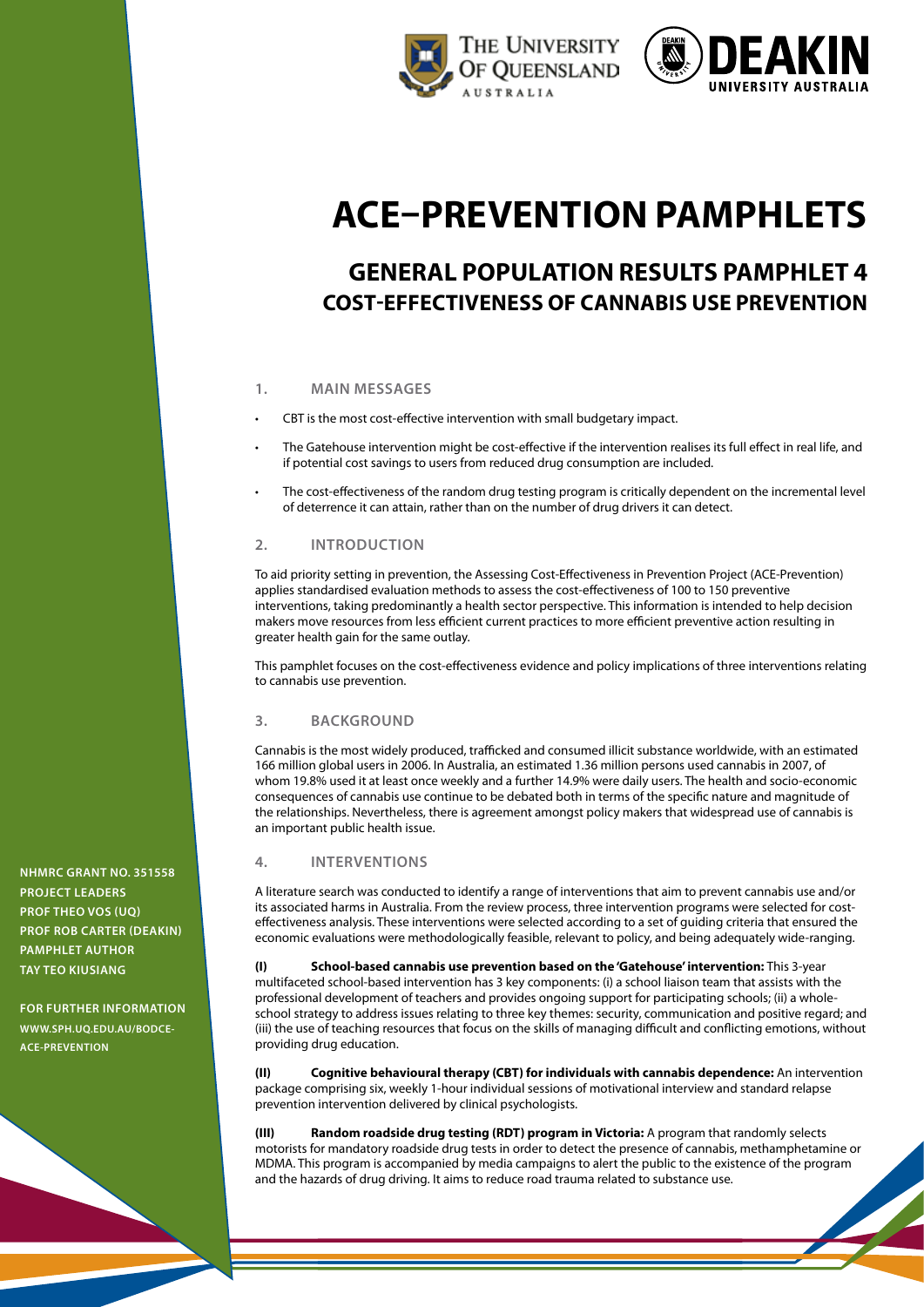### **5. Choice of comparator**

The comparator to the interventions was 'current' practice in the reference year of 2003. Because none of the interventions were in place in 2003, the comparator became the same as 'do nothing'.

### **6. intervention cost-effectiveness**

The modelled cost-effectiveness of the Gatehouse intervention and CBT are illustrated respectively in Figures 1 and 2, with and without considering the anticipated economic costs that would have occurred in the absence of intervention (i.e. cost offsets or CO). CO1 includes only medical cost estimates that are linked to the modelled consequences of cannabis use, whereas CO2 includes CO1 and the costs of drug consumption. As indicated by the overlap of results for the CO and CO1 scenario, cost offsets make only a small difference to the estimates. For the Gatehouse intervention, the majority of results for both of these scenarios lies left to the threshold of \$50,000 per DALY averted and therefore would not be considered as cost-effective (see Table 1). Only when the potential cost savings from reduced consumption of cannabis is taken into account there is a high probability that the intervention is cost-effective. CBT is likely to be cost-effective irrespective of the scenario (Figure 2).



Figure 1: Cost-effectiveness of the Gatehouse intervention

Figure 2: Cost-effectiveness of Cognitive Behavioural Therapy (CBT)

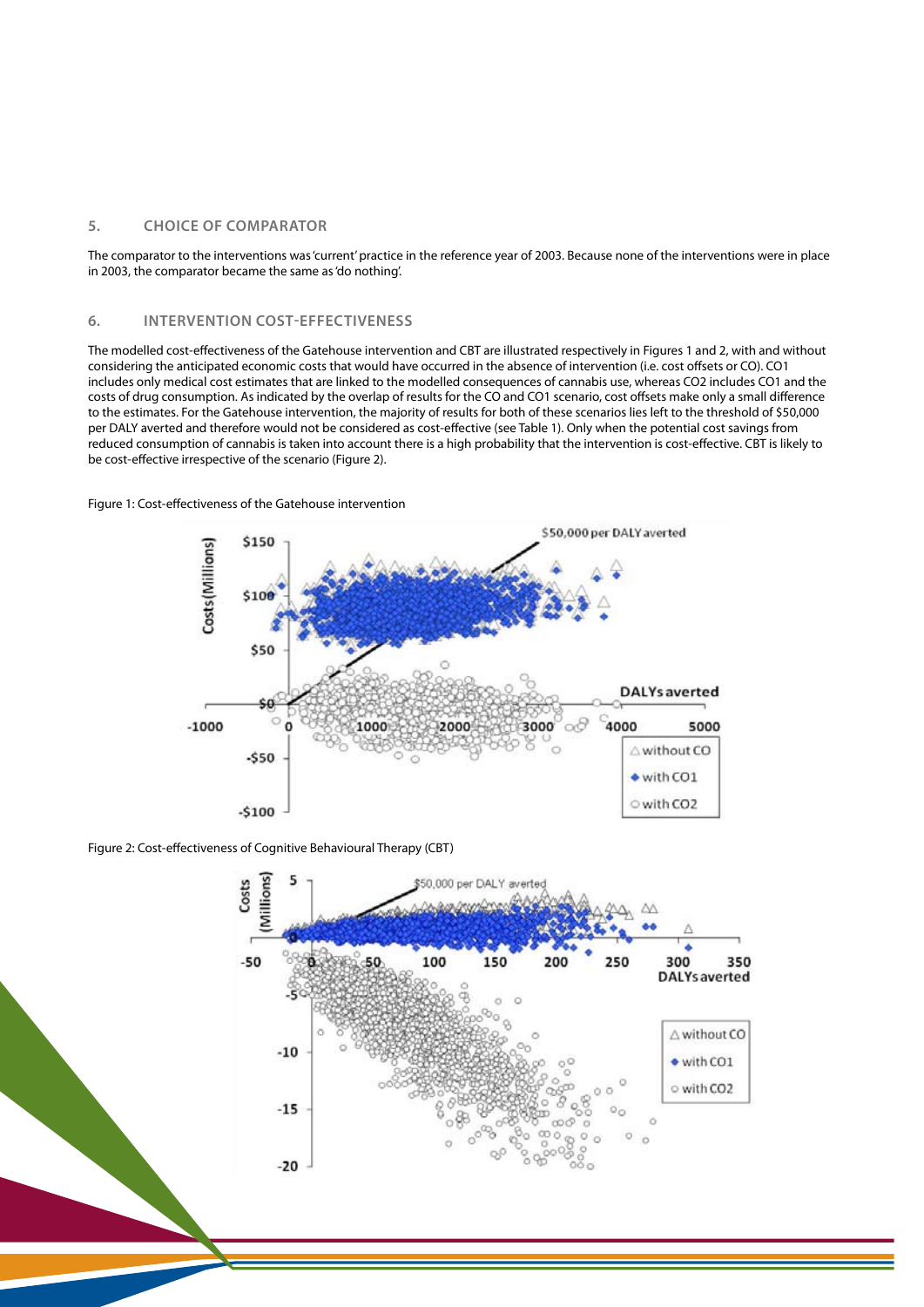The cost-effectiveness of the random roadside drug testing program (RDT) is presented according to different hypothetical levels of deterrence achieved through program implementation (i.e. threshold analysis). Potential treatment cost-savings from averted road traffic accidents are incorporated. Based on a cost-effectiveness threshold of \$50,000 per DALY averted, the RDT program is likely to be costeffective, if it deters at least 10% of potential drug drivers in the Victorian population from driving while intoxicated.



Figure 3: Cost-effectiveness of the random roadside drug testing program in Victoria

Table 1:Cost-effectiveness ratios and probability of being cost-saving or cost-effective for the three cannabis prevention interventions when compared to current practice

| \$50,000/DALY averted |
|-----------------------|
|                       |
|                       |
|                       |
|                       |
|                       |
|                       |
|                       |
|                       |
|                       |
|                       |
|                       |
|                       |
|                       |
|                       |
|                       |

†CO1 includes medical cost estimates for cases of schizophrenia, road traffic accident and heroin and poly-drug use;

‡CO2 includes CO1 plus consumption costs of cannabis and heroin; \*Dominant means more health benefits can be accrued at a lower cost (ie. health gain with cost saving)

#Results are presented with medical cost estimates for cases of road traffic accidents.